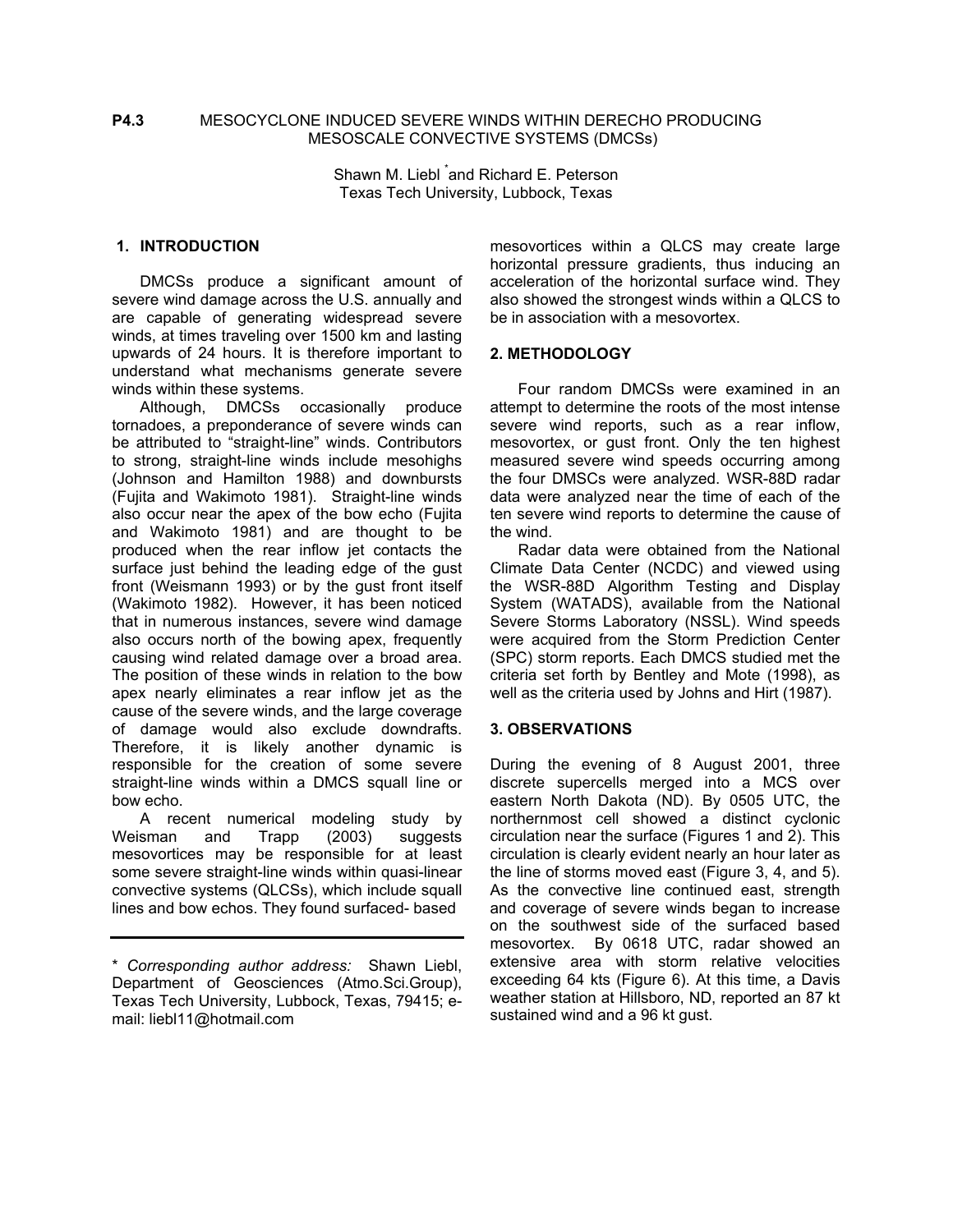

**Figure 1. Planview (0.5**°**) of storm-relative velocity (Kts) at 0505 UTC.** 



**Figure 2. Planview (0.5**°**) of reflectivity (DBZ) at 0505 UTC.** 



**Figure 3. Same as Figure 1, except at 0558 UTC.**



**Figure 4. Same as Figure 2, except at 0558 UTC.**